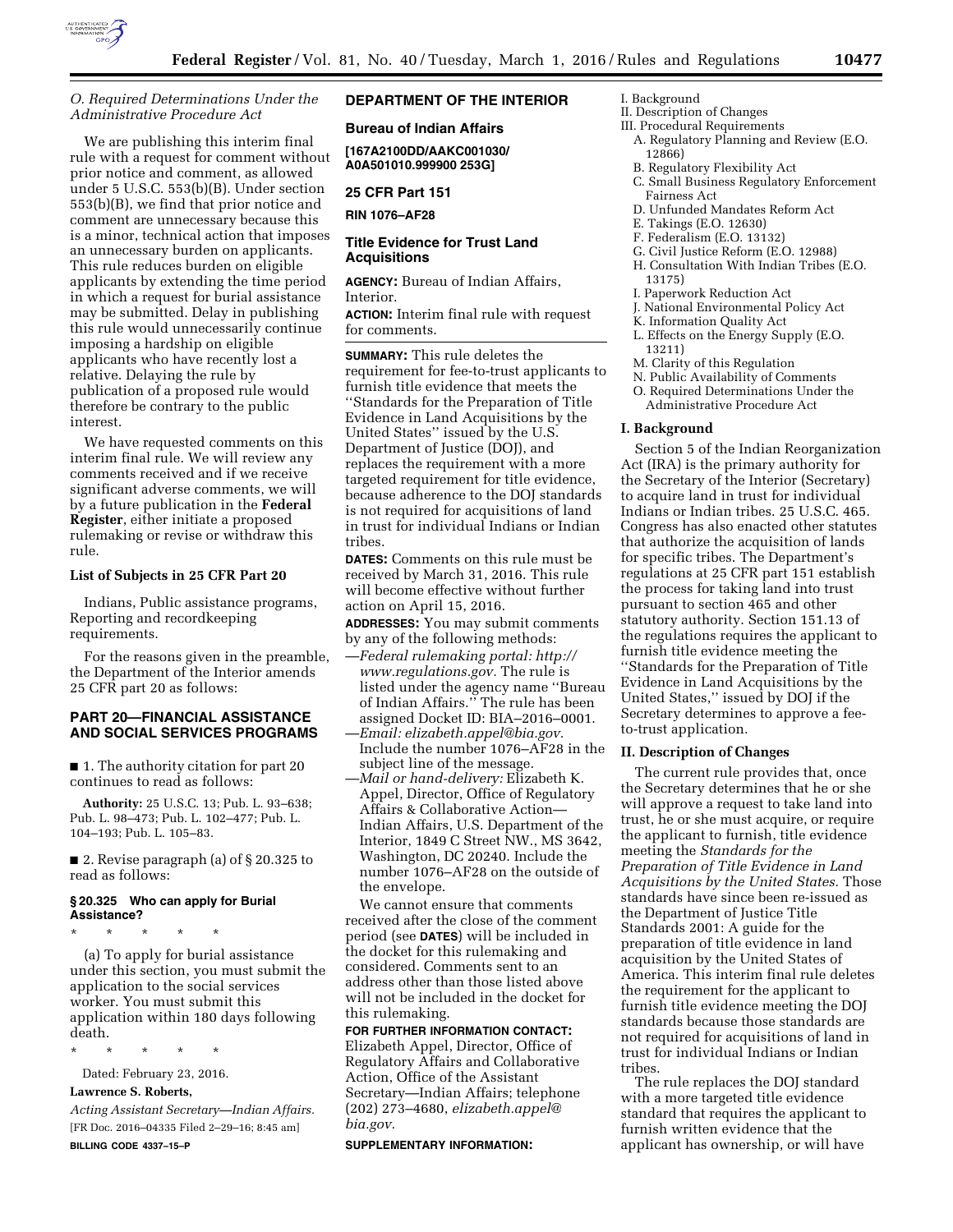ownership, of title and how title was acquired, as well as either (1) a current title insurance commitment; or (2) the policy of title insurance issued at the time of the applicant's or current owner's acquisition of the interest and an abstract dating from the time the interest was acquired. Of course, this rule does not preclude applicants from having title confirmed pursuant to all requirements of the Department of Justice Title Standards if the applicant so chooses.

The rule continues the current requirement that title evidence must be submitted and reviewed by the Department before title is transferred. The rule also continues the practice of requiring the elimination of any legal claims, including but not limited to liens, mortgages, and taxes, determined by the Secretary to make title unmarketable, prior to acceptance in trust. Finally, the rule continues the requirement for the Bureau of Indian Affairs (BIA) to complete a Certificate of Inspection and Possession prior to trust transfer.

This rule will apply to all trust applications submitted after the effective date. This rule will also apply to trust applications that are pending and for which the Preliminary Title Opinion has not yet been prepared by the Office of the Solicitor as of the effective date. However, if applicants have already submitted evidence meeting the DOJ Title Standards, they need not re-submit evidence pursuant to this rule. This rule will not apply to trust applications that are pending and for which the Preliminary Title Opinion has already been prepared by the Office of the Solicitor as of the effective date.

BIA plans to update its fee-to-trust handbook to address the new rule.

#### **III. Procedural Requirements**

# *A. Regulatory Planning and Review (E.O. 12866)*

This interim final rule is not a significant rule and the Office of Management and Budget has not reviewed this rule under Executive Order 12866. This rule clarifies the standard of title evidence for acquisitions of trust land by the Secretary of the Interior, and will not have any economic effects or raise any novel issues.

(1) This rule will not have an effect of \$100 million or more on the economy or adversely affect in a material way the economy, productivity, competition, jobs, the environment, public health or safety, or State, local, or tribal governments or communities.

(2) This rule will not create a serious inconsistency or otherwise interfere with an action taken or planned by another agency because the Department is the only agency vested with the authority to take land into trust on behalf of Indian tribes and individual Indians.

(3) This rule does not involve entitlements, grants, user fees, or loan programs or the rights or obligations of recipients. The rule provides a more targeted requirement for title evidence for an applicant but does not otherwise affect the applicant's rights or obligations.

(4) These regulatory changes do not raise novel legal or policy issues because the regulations do not substantively change the acquisition of land from unrestricted fee status to trust status.

#### *B. Regulatory Flexibility Act*

The Department of the Interior certifies that this document will not have a significant economic effect on a substantial number of small entities under the Regulatory Flexibility Act (5 U.S.C. 601 *et seq.*). It does not change current funding requirements or regulate small entities.

## *C. Small Business Regulatory Enforcement Fairness Act*

This interim final rule is not a major rule under 5 U.S.C. 804(2), the Small Business Regulatory Enforcement Fairness Act. It will not result in the expenditure by State, local, or Tribal governments, in the aggregate, or by the private sector of \$100 million or more in any one year. The rule will not result in a major increase in costs or prices for consumers, individual industries, Federal, State, or local government agencies, or geographic regions. Nor will this rule have significant adverse effects on competition, employment, investment, productivity, innovation, or the ability of the U.S.-based enterprises to compete with foreign-based enterprises. This rule removes the requirement for title evidence to comply with DOJ standards and replaces this requirement with a more targeted requirement for title evidence; it will not result in additional expenditures by any entity.

#### *D. Unfunded Mandates Reform Act*

This interim final rule does not impose an unfunded mandate on State, local, or tribal governments or the private sector of more than \$100 million per year. The rule does not have a significant or unique effect on State, local, or tribal governments or the private sector. A statement containing

the information required by the Unfunded Mandates Reform Act (2 U.S.C. 1531 *et seq.*) is not required.

## *E. Takings (E.O. 12630)*

Under the criteria in Executive Order 12630, this interim final rule does not affect individual property rights protected by the Fifth Amendment nor does it involve a compensable ''taking.'' A takings implication assessment is not required.

#### *F. Federalism (E.O. 13132)*

Under the criteria in Executive Order 13132, this interim final rule has no substantial direct effect on the States, on the relationship between the national government and the States, or on the distribution of power and responsibilities among the various levels of government. This rule removes the requirement for title evidence to comply with DOJ standards and replaces this requirement with a more targeted requirement for title evidence; it does not affect States or the relationship with States in any way.

#### *G. Civil Justice Reform (E.O. 12988)*

This interim final rule complies with the requirements of Executive Order 12988. Specifically, this rule has been reviewed to eliminate errors and ambiguity and written to minimize litigation; and is written in clear language and contains clear legal standards.

### *H. Consultation With Indian Tribes (E.O. 13175)*

In accordance with the President's memorandum of April 29, 1994, ''Government-to-Government Relations with Native American Tribal Governments,'' Executive Order 13175 (59 FR 22951, November 6, 2000), and 512 DM 2, we have evaluated the potential effects on federally recognized Indian Tribes and Indian trust assets and have determined there is no ''substantial direct effect'' on Tribes, on the relationship between the Federal Government and Tribes, or on the distribution of power and responsibilities between the Federal Government and Indian tribes. The rule will affect Tribes who apply to take land into trust, in that the rule removes unnecessary submissions of documentation. However, the rule does not have a substantial direct effect on Tribes because Tribes can still submit evidence meeting the DOJ title standards should they so choose and allowing the option of submitting a past title insurance policy and an abstract of title is intended to be less burdensome than the existing rule. The Department